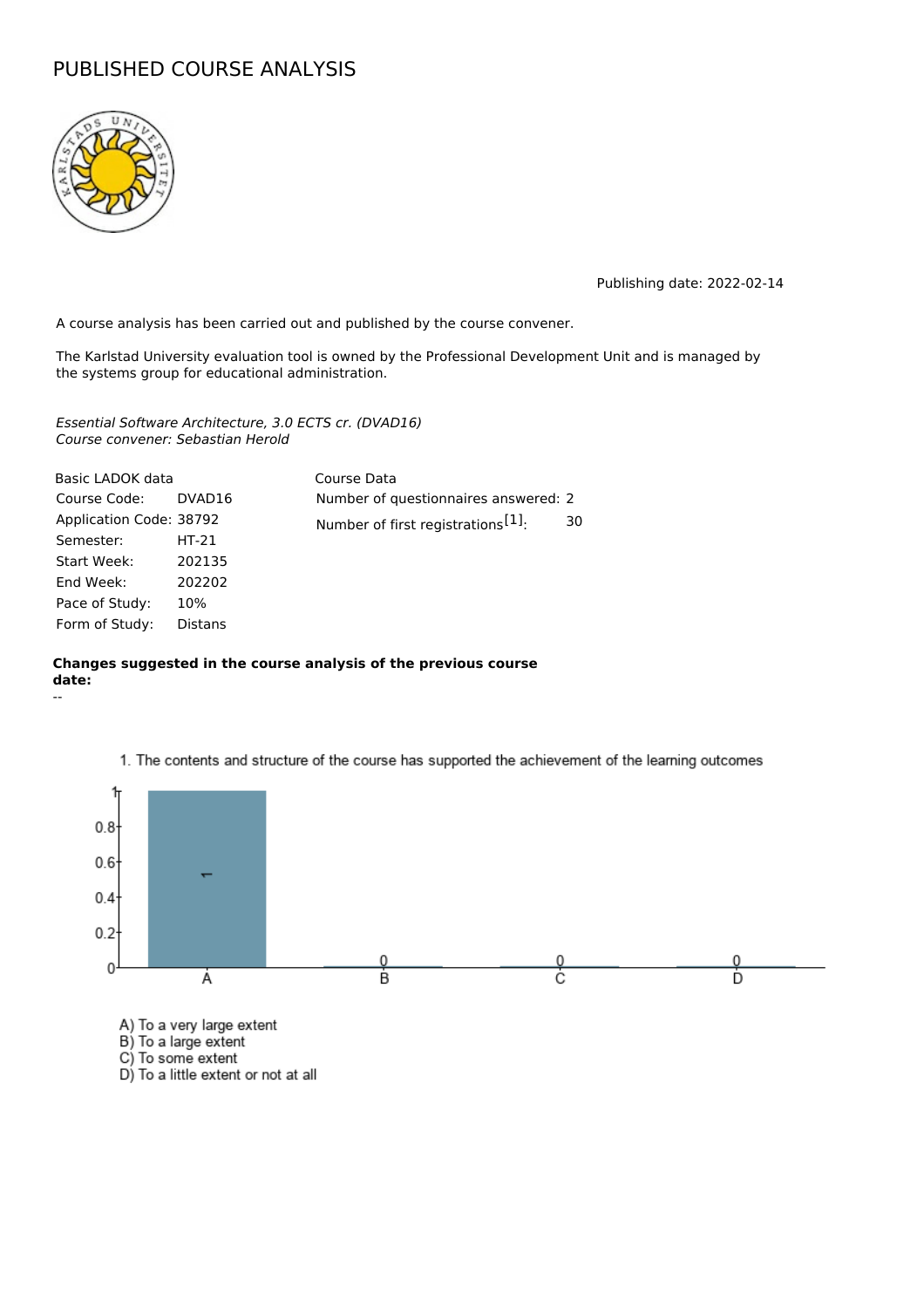2. The assessments included in the course have given me the opportunity to demonstrate my achievement of the learning outcomes





A) 40 hours per week or more (or 20 per week or more for courses given as half-time studies, 10 hours or more for cour B) Between 30 and 39 hours per week (or between 15 and 19 hours for courses given as half-time studies, or between  $\ell$ C) Between 20 and 29 hours per week (or between 10 and 14 hours for courses given as half-time studies, or between ! D) Less than 20 hours per week (or less than 10 hours per week for courses given as half-time studies, or less than 5 h

4. During the course, I have experienced the reception from teachers and other staff as professional



**Analysis based on course evaluation, including comments fields. If information has been collected in other ways, it should also be analysed here. Any effect of joint courses should be commented**